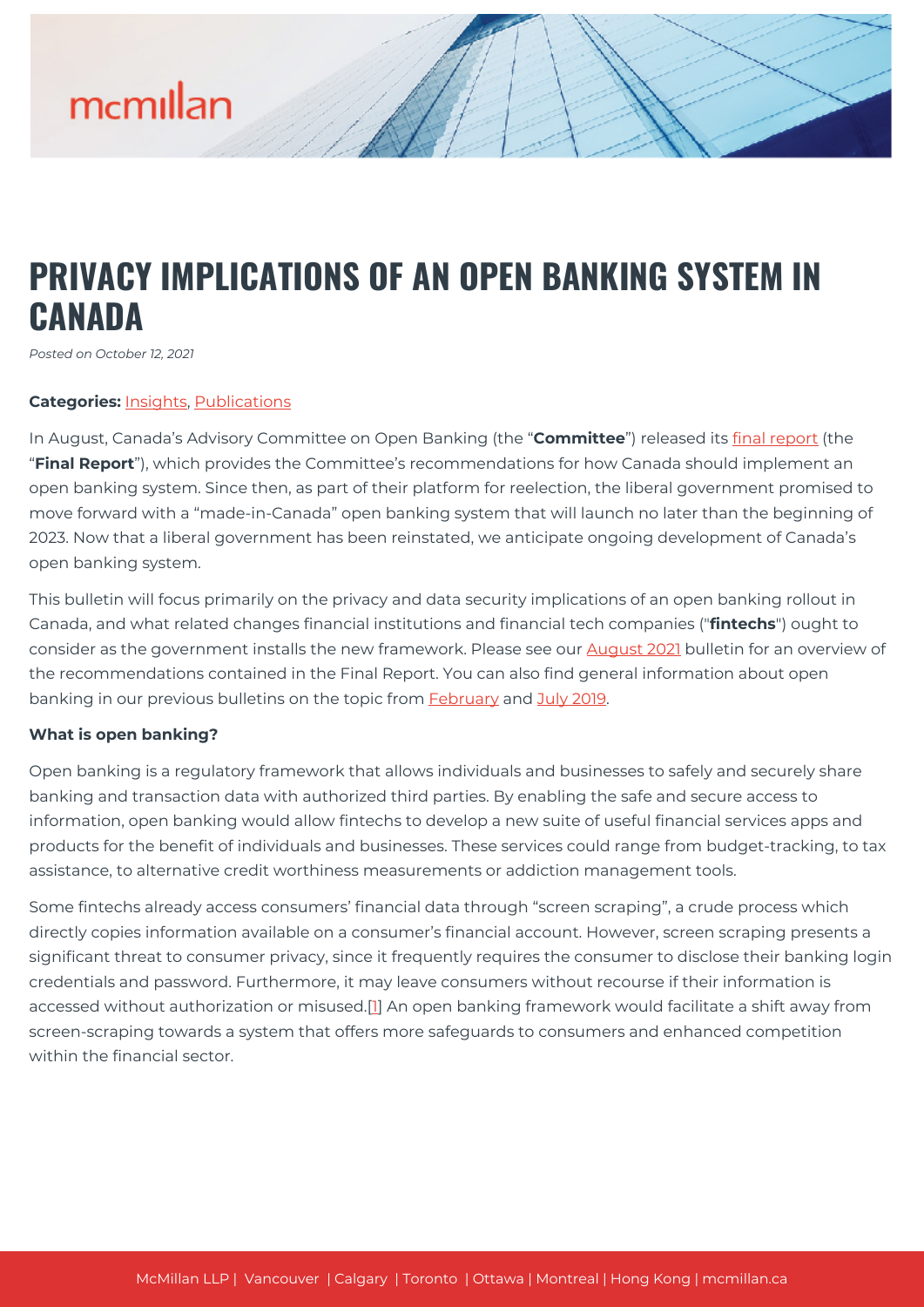## **Privacy and Open Banking**

Since open banking is predicated on the free flow of information, privacy is key to an open banking system. In its [February 2019 Review into the Merits of Open Banking](https://www.canada.ca/en/department-finance/programs/consultations/2019/open-banking.html), the Committee said "[t]he trust needed to allow the digital economy to flourish, and the social license that organizations will need from Canadians to innovate with their personal data, hinges on having an appropriate legal framework in place that puts at the forefront key privacy issues." In its January 2020 review of stakeholder submissions, the Committee observed that all stakeholders considered privacy to be a significant risk of open banking.[[2](#page--1-0)] In [its own submission to the](https://www.priv.gc.ca/en/opc-actions-and-decisions/submissions-to-consultations/sub_fc_190211/) [Committee](https://www.priv.gc.ca/en/opc-actions-and-decisions/submissions-to-consultations/sub_fc_190211/), the Office of the Privacy Commissioner of Canada ("**OPC**") called for several privacy reforms to support an open banking system.[\[3\]](#page--1-0)

Many of those reforms are already making progress. Before the election was called, the government had introduced a substantive overhaul to Canada's *Personal Information Protection and Electronic Documents Act* ("**PIPEDA**"), in the form of Bill C-11, which would have enacted the *Consumer Privacy Protection Act* ("**CPPA**") (we summarized the proposed changes in a [previous bulletin](https://mcmillan.ca/insights/another-leap-forward-for-canadian-privacy-laws/)). Bill C-11 died on the order paper when the election was called, but since the liberal government has now returned to office, a new privacy law bill is expected to be forthcoming. There is added international pressure for privacy reforms too, as the [EU reviews](https://www.priv.gc.ca/en/opc-news/news-and-announcements/2021/an_210813/) [Canada's adequacy status under the General Data Protection Regulation](https://www.priv.gc.ca/en/opc-news/news-and-announcements/2021/an_210813/) ("**GDPR**"). Maintaining such status is crucial as it permits data processed in accordance with the GDPR to be subsequently transferred from the EU to Canada without requiring additional data protection safeguards or authorization to transfer the data.

Meanwhile in Quebec, *An Act to modernize legislative provisions as regards the protection of personal information* ("**Bill 64**") received Royal Assent on September 22, 2021. This Bill amends Quebec's *Act respecting the protection of personal information in the private sector* ("**Quebec's Private Sector Act**") to include a data portability right, increased fines for non-compliance, and enhanced requirements for breach notification, consent, and data protection, among other changes.

So what further developments might we see on the horizon as the Canadian government implements an open banking system? And how should prospective open banking participants respond?

### **Data Portability**

In its June 2019 report on open banking, the Standing Senate Committee on Banking, Trade and Commerce recommended modernizing PIPEDA to align it with global privacy standards. It wrote that these changes "must include a consumer data portability right."

In the context of open banking, data portability means a consumer's right to direct that their personal financial information be shared with another organization. While this sounds simple in theory, it presents challenges for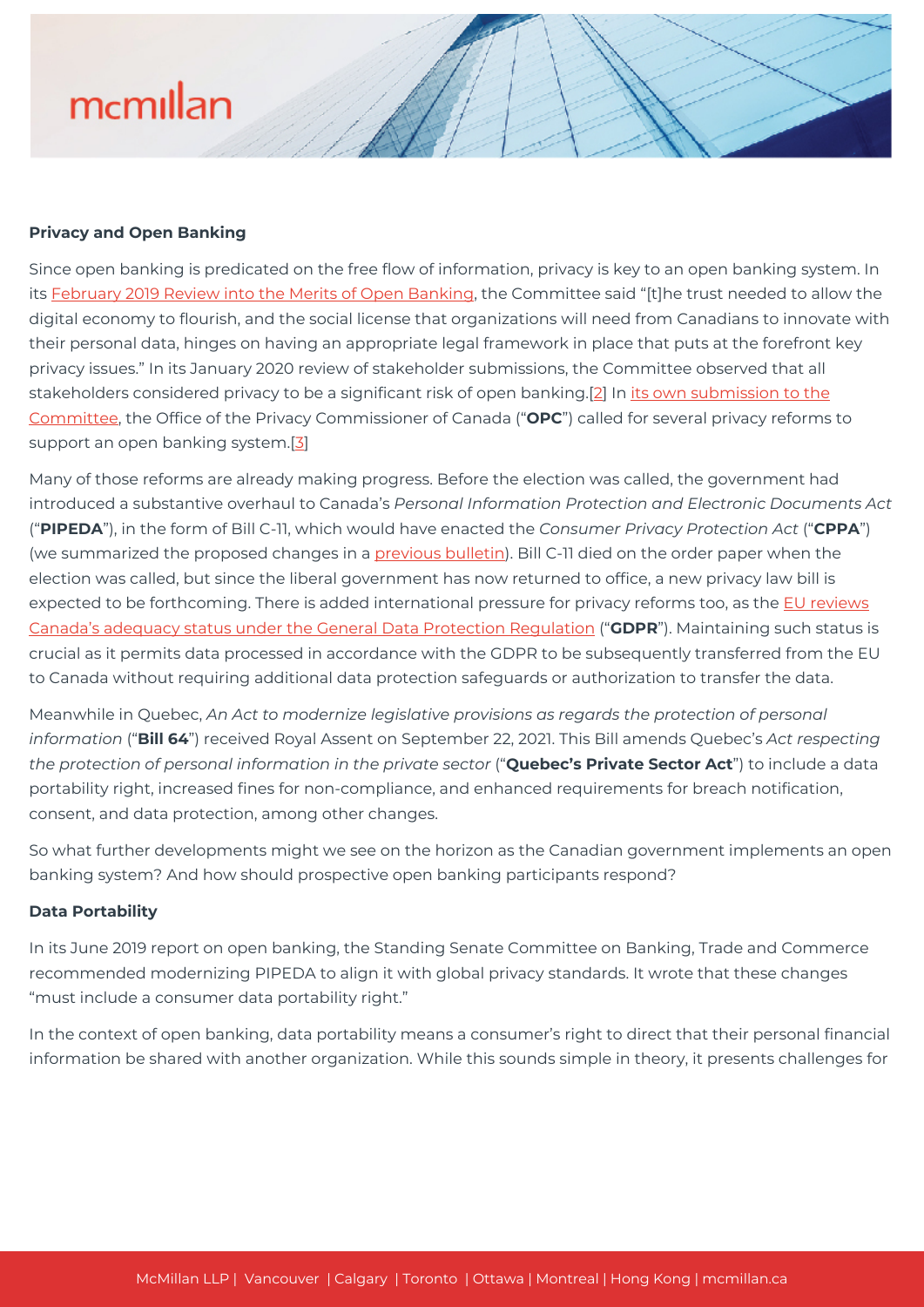the organization sharing the data (typically the financial institution). First, personal information owned by the consumer is often grouped together with information owned by the sharing organization. For example, financial institutions may create "derived data" by processing consumer information together with proprietary algorithms and analysis.[[4](#page--1-0)] The Final Report takes the position that the financial institution should generally be able to exclude derived data from an open banking system. However, if such data is normally available to the consumer, the financial institution should have an obligation to justify an exclusion.[[5](#page--1-0)]

The second and related challenge is that sharing organizations may store and process data in a variety of formats, but for data portability to be meaningful, the personal information must be shared in a usable technological form. The difference between a string of loose data, and a properly organized spreadsheet is significant to the utility of such information for a third party app developer. Financial institutions can look to Quebec's Bill 64 as an example of how the concept of data portability could play out in practice. When it comes into force, Bill 64 will amend Quebec's Private Sector Act to provide consumers with a right to request their computerized personal information in a "structured, commonly used technological format" unless doing so raises serious practical difficulties.[[6\]](#page--1-0)

The introduction of a data portability right may require financial institutions to overhaul their data processing systems to ensure consumer data can be shared in a commonly used form, while separating out data that is unnecessary or proprietary to the financial institution. Depending on the sharing organization's data processing systems, data portability may require significant lead time to implement. The challenges outlined above are likely why the technological format amendment to Quebec's Private Sector Act does not come into force until September 22, 2024 (a full year after the majority of the amendments).

# **Data Security**

From a technical standpoint, open banking requires financial institutions to make their application programming interface ("**API**") freely available to accredited, authorized third parties. This increased level of connectivity naturally comes with increased risk of fraud, financial crime and/or data breaches.

Furthermore, PIPEDA requires organizations to implement security safeguards commensurate to the sensitivity of the information,[\[7](#page--1-0)] and financial information has been recognized as "extremely sensitive" by the OPC and the Supreme Court of Canada.[[8\]](#page--1-0) Accordingly, open banking participants should expect strict data protection requirements to be introduced as part of an open banking framework.

The Final Report called for minimum data security measures for all open banking participants, including authentication, authorization, encryption, and audit trails. On the operational side, the Final Report also called for enhanced IT security infrastructure, incident response monitoring, and penetration testing, among other measures.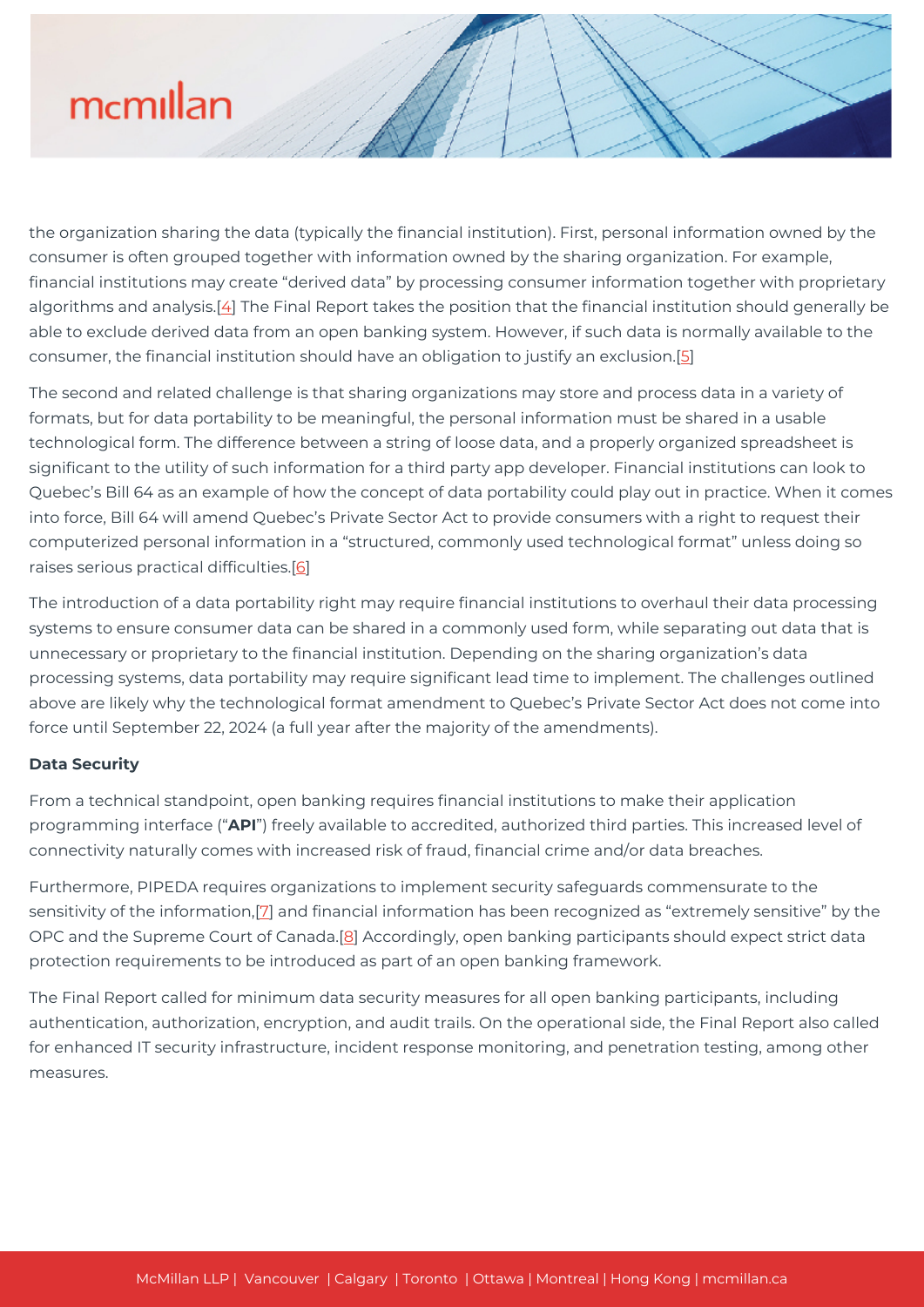

While established financial institutions should be familiar with many if not all of these protective measures, these requirements may be cumbersome for smaller fintechs looking to become accredited and enter the system. Companies looking to utilize open banking to develop new fintech solutions should keep these data protections in mind early on in their development.

### **Liability**

One important question in developing an open banking framework is which party is liable if financial data is accessed or disclosed without authorization. In its Final Report, the Committee suggested a simple concept that liability should "flow with the data" and rest with the party at fault. The Final Report called for a liability structure to prioritize consumer protection and redress, by requiring that the financial institution or third party service provider (as the case may be) pay out to the consumer immediately following their financial loss, and then work in collaboration with the corresponding party, or through alternative dispute resolution as needed, to seek compensation.<sup>[\[9](#page--1-0)]</sup>

The Final Report recommended that liability be aligned with provincial privacy legislation and guidance. Accordingly, open banking participants may wish to familiarize themselves with how Canadian privacy laws treat liability for breaches by organizations' service providers.

#### **Consent**

In its Final Report, the Committee called for specific rules around obtaining consumer consent. These include:

- a requirement for clear, simple and not misleading language;
- explanations of basic information such as what data is required, why such data is required, for how long it will be used, and possible risks of sharing that data;
- standardized consent processes; and
- a robust consent management system, such as a consent management dashboard.

These concepts are in keeping with current federal privacy legislation and guidance. When an organization collects sensitive information, PIPEDA generally requires express consent to be obtained,[\[10\]](#page--1-0) and the [OPC's](https://www.priv.gc.ca/en/privacy-topics/collecting-personal-information/consent/gl_omc_201805/) [guidelines on obtaining meaningful consent](https://www.priv.gc.ca/en/privacy-topics/collecting-personal-information/consent/gl_omc_201805/) already require the same information noted above to be brought to consumers' attention in a clear, simple manner. Furthermore, organizations processing sensitive customer personal information are already required under applicable privacy laws to manage and record consent.

### **Transparency and Automated Decision Making**

Since consumer trust is seen as fundamental to the success of an open banking system, transparency is a constant theme in the Final Report.<sup>[\[11](#page--1-0)]</sup> The Final Report calls for transparency in governance,<sup>[[12](#page--1-0)]</sup> the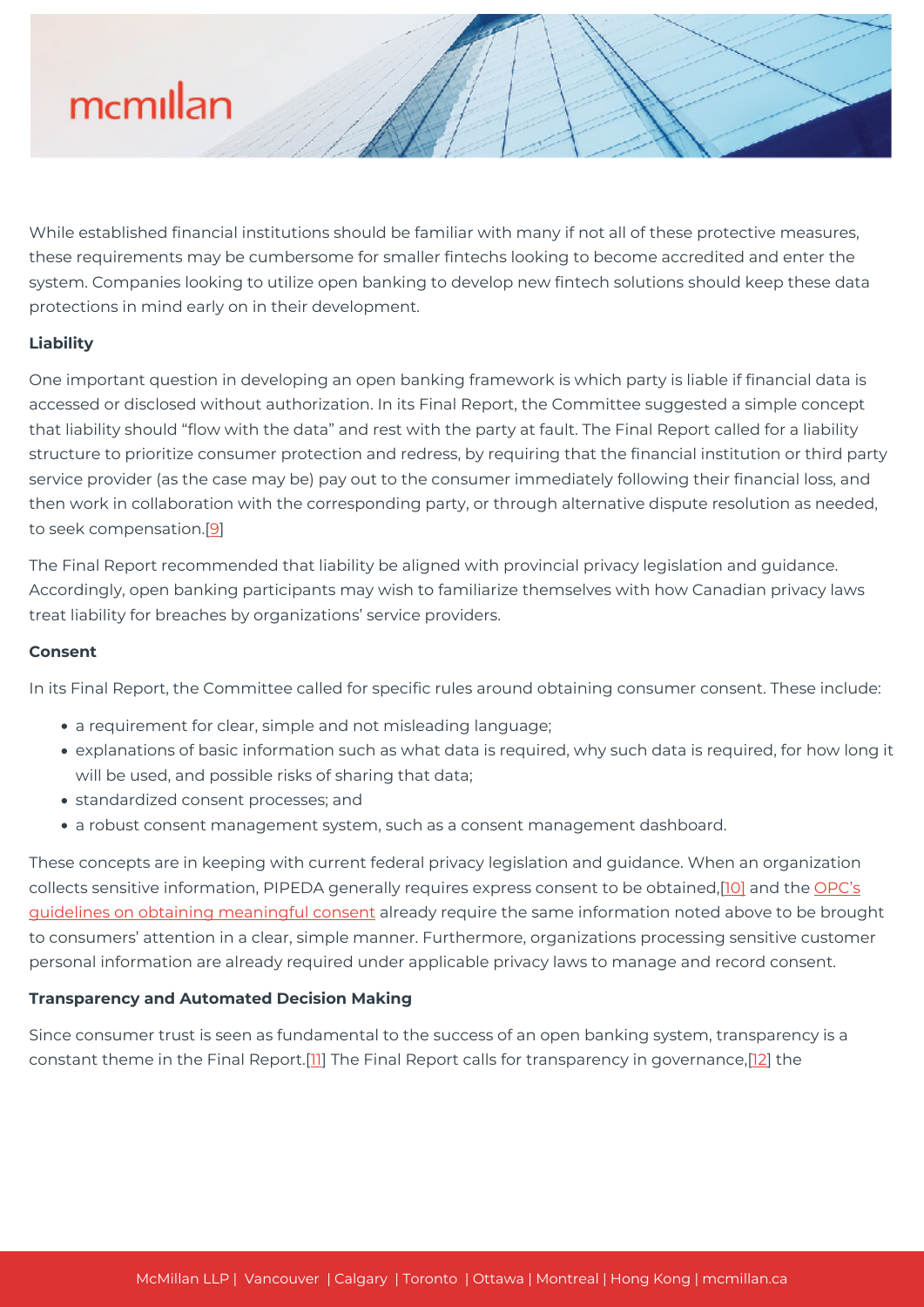accreditation process,[[13\]](#page--1-0) and the liability structure (including the complaint process and rules for compensation when something goes wrong). As the Committee wrote, "[t]he rules should be clear, simple and enforceable so that all consumers, at all levels of financial literacy and vulnerability to cybersecurity threats, can clearly see they are protected while using the system."[[14](#page--1-0)]

One open question is whether further transparency requirements will apply to automated decision making, and the use of algorithms. In its own submission to the Committee, the OPC called for more attention to be paid to the use of big data analytics and artificial intelligence by fintechs. The OPC noted that the lack of transparency in the manner in which automated algorithms are employed in an open banking model can pose difficulties for individuals wishing to access their information and challenge compliance.[\[15\]](#page--1-0)

On the one hand, automated algorithms are typically proprietary, and may not be subject to open banking regulation. However, there is an idea developing in privacy law that consumers have a right to know about automated decisions that impact them. For example, Bill 64 will create a provision in Quebec's Private Sector Act requiring enterprises who make decisions based exclusively on automated processing of personal information to inform the person concerned of, among other things, the reasons and principal factors and parameters that led to the decision.[[16](#page--1-0)] The proposed CPPA, before it died on the order paper, also contained a provision requiring organizations to make available a general account of their use of automated decision systems to make predictions, recommendations or decisions about individuals that could have significant impacts on them. The possible development of these rules is particularly relevant for automated investment management companies or similar third party robo-advisors.

### **Regulatory Powers of Enforcement**

In its submissions to the Committee in February 2019, the OPC called for increased enforcement powers for itself, including the ability to make orders, impose fines, and conduct audits without grounds in order to keep organizations accountable.

Quebec's Bill 64 will provide the Quebec *Commission d'accès à l'information* ("**CAI**") with the authority to levy large fines of up to \$10 million in penalties or an amount corresponding to 2% of the company's worldwide turnover, whichever is greater. The proposed CPPA also authorized fines up to the greater of \$10 million or 3% of the organization's gross global revenue, as well as providing the OPC with the power to issue "Compliance Orders". If the federal government tables similar legislation to the CPPA, it is anticipated that it will include similar penalties and enforcement powers.

# **Conclusion**

Though federal privacy law now staggers behind Quebec, many indicators point to a significant reform on the